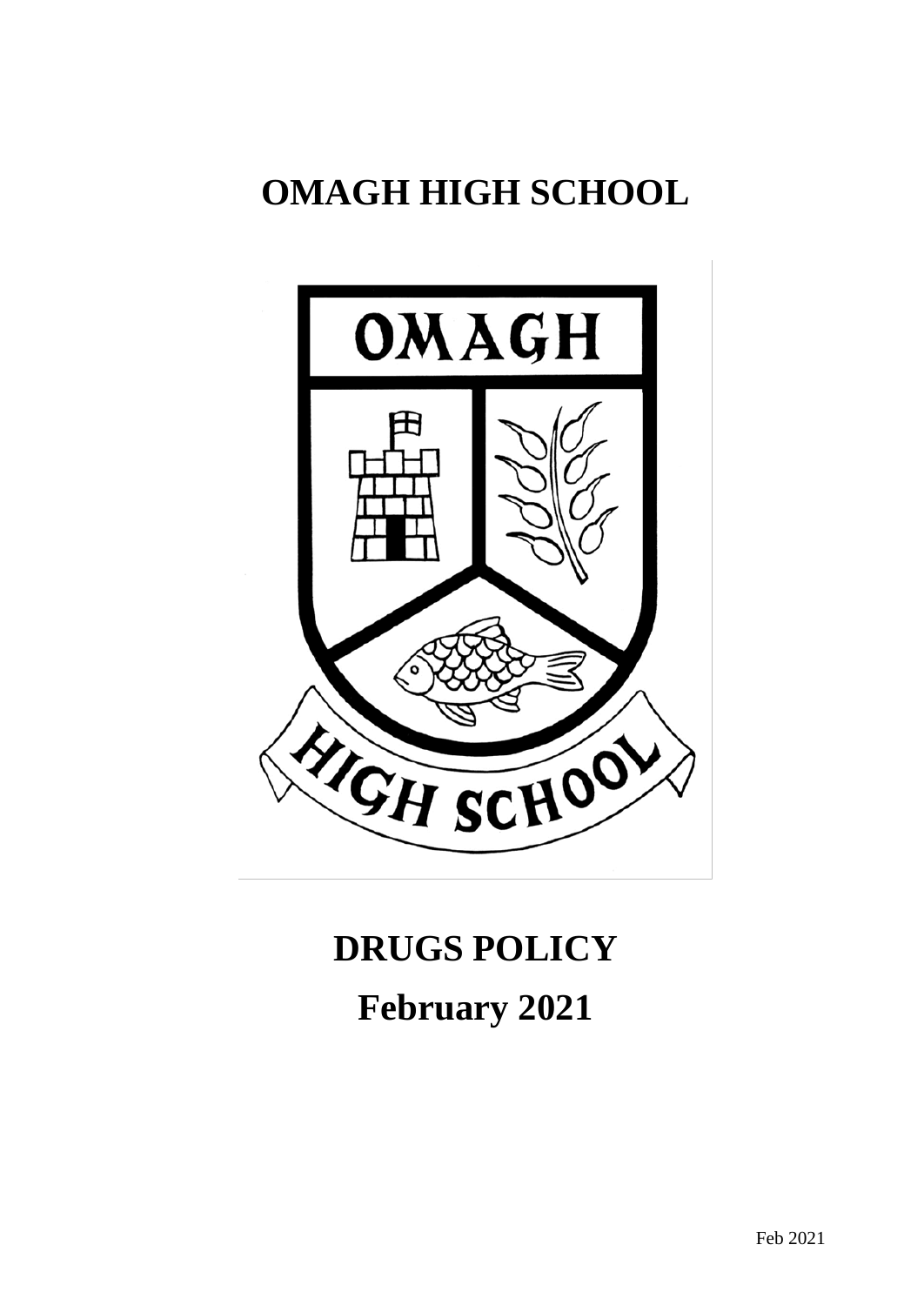## **OMAGH HIGH SCHOOL**

#### **Policy on Drugs**

- 1. This policy deals with substances taken into the body which will change the normal functioning pattern and includes:-
- (a) Alcohol
- (b) Illegal drugs e.g. ecstasy and cannabis
- (c) Prescription drugs (except for their appropriate medicinal use) and
- (d) Solvents

Tobacco has been excluded from this document as a policy is already in place.

The school condones neither the use of any of the above nor their supply.

- 2. The school will promote and develop the vision of the school as a health promoting and caring environment, within which the school is committed to the well being and safety of all. To this end the school will take action if necessary to safeguard everyone's well-being.
- 3. The school aims to ensure the welfare of all through the pastoral system and the general ethos of the school.

#### **The school's response**

The school believes it has a duty to inform and educate young people about the consequences of the use and abuse of drugs and therefore takes a pro-active stance believing that health education is a vital part of the education of every pupil.

The programmes of work in LLW, Science, P.E. and R.E. cover the physical and moral effects of substance abuse in our society and actively discourage experimentation. The programmes should help pupils to develop mature responses to the dangers of substance abuse especially when confronted with peer pressure to try alcohol etc in a social context.

When appropriate and practical **all** areas of the curriculum will contribute to developing an awareness of the dangers of substance abuse.

Parents/Guardians will be sent supporting material at intervals, to discuss with their children.

A member of staff may check the pupil's schoolbag/s and request that the pupil remove their blazer/coat before the blazer/coat is checked for items which should not be in school. Pupils may also be asked to turn out their pockets or have their lockers checked. These checks may be conducted at any time deemed necessary for health and safety or safeguarding reasons.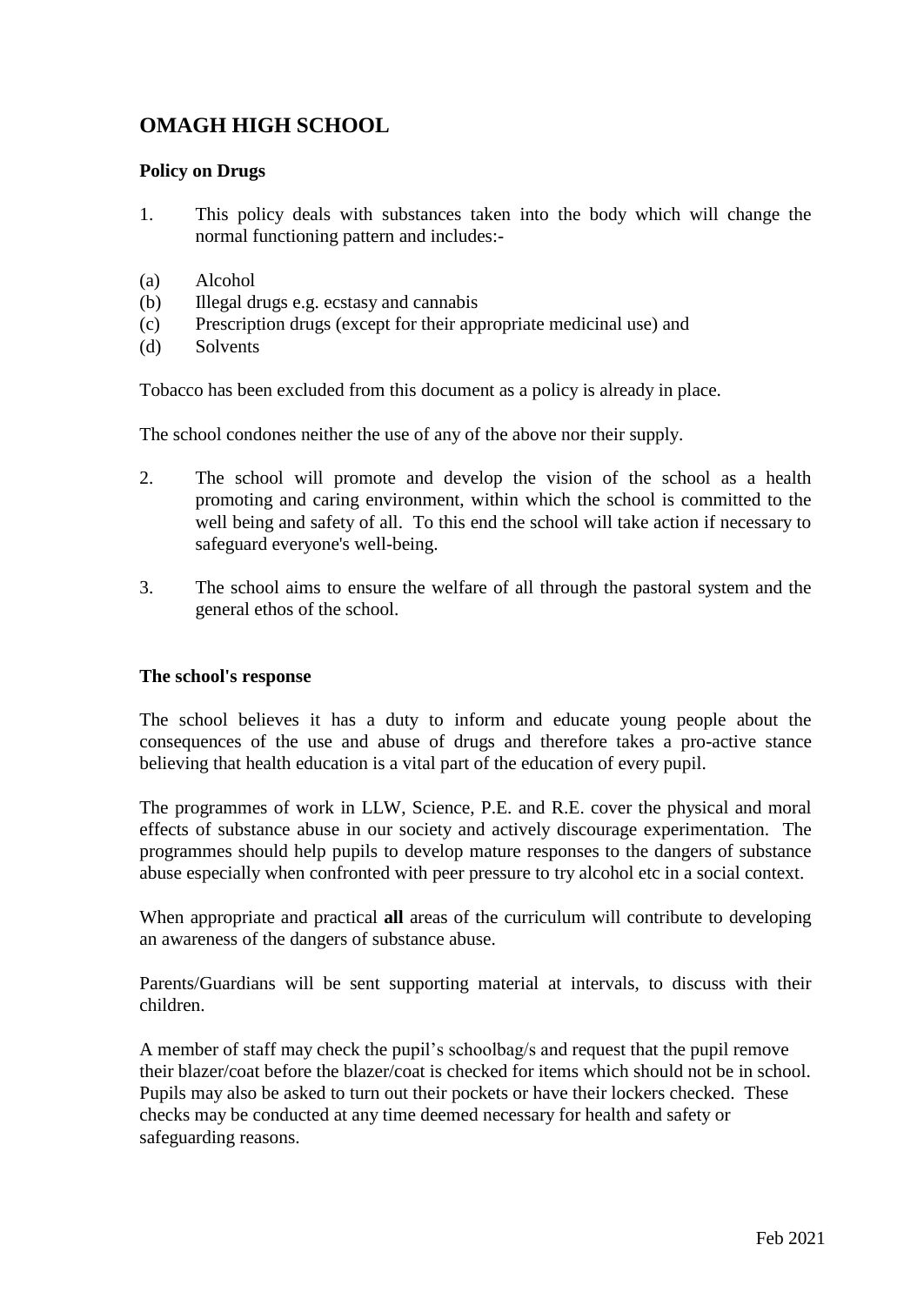#### **School Policy for dealing with drug-related incidents:-**

- 1. The pupil(s) should be taken to a private room and supervised constantly.
- 2. There should not be an opportunity to destroy or hide evidence.
- 3. Two witnesses, to include a senior member of staff, should be present at all times to corroborate.
- 4. The principal and witness should keep a written note of every course of action.
- 5. The police should be informed immediately for advice.
- 6. Inform the parents that the pupil is being detained in school until they can collect the child.
- 7. If the parents arrive before the police, the witnesses must be present at all times.
- 8. The school will consider sanctions against pupils involved in a drug related incident. Such sanctions may include exclusion.
- 9. Without disclosing the name(s) of the pupil(s) the school will inform staff that:-
	- (a) a drug-related incident has happened in the school;
	- (b) it resulted in an exclusion pending further investigation;
	- (c) the problem of drugs is likely to be a wider one and be alert;
	- (d) no comment should be made to the press allegedly 'off the record' telephone conversations may be taped!
	- (e) the matter should be dealt with as strictly confidential by all staff.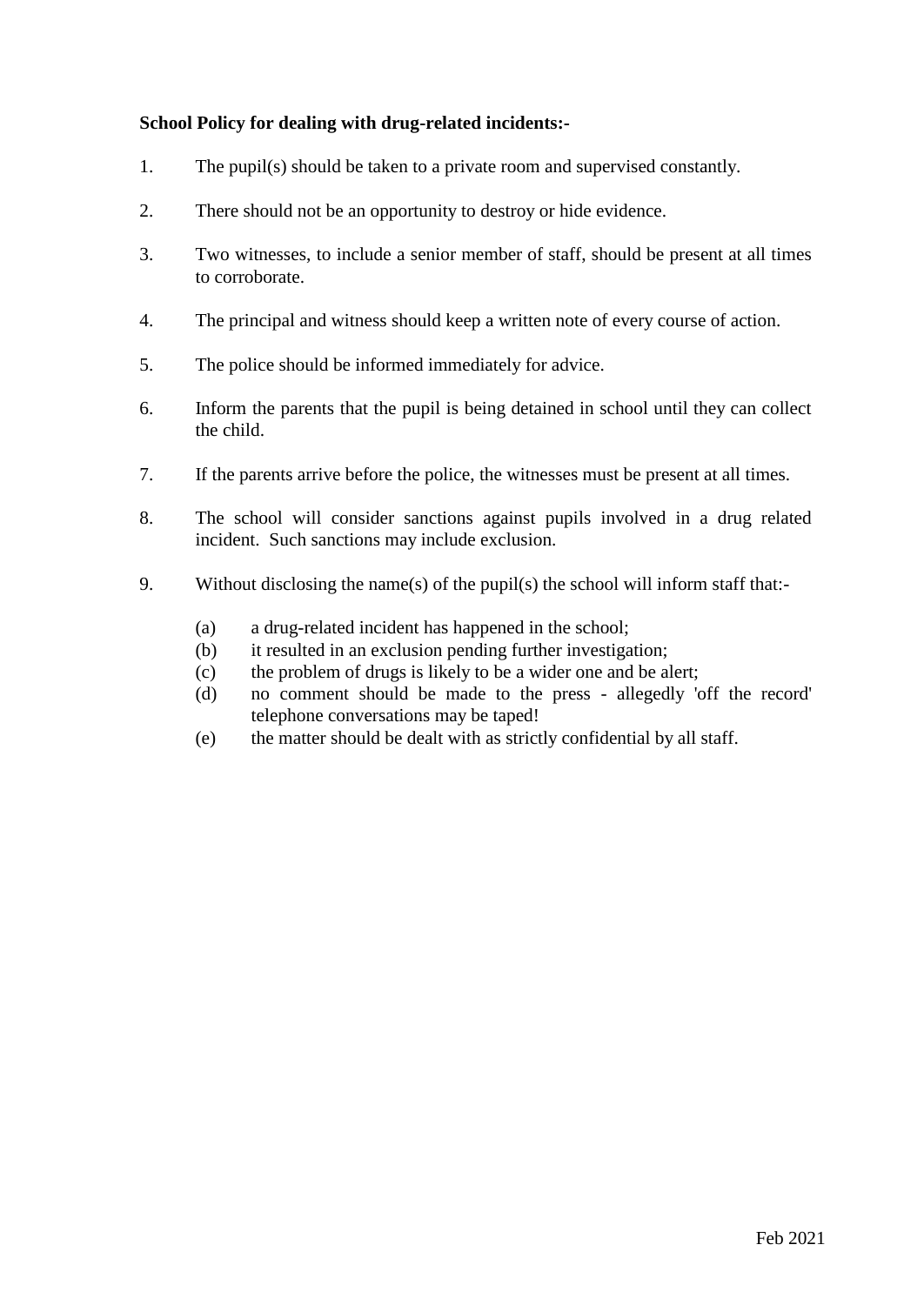#### **Role of the Principal, B.O.G. and Designated Member of Staff for Child Protection and Safeguarding**

- 1. The Principal is responsible for the implementation of the policy in conjunction with the B.O.G. This responsibility includes liaison with relevant outside agencies e.g. PSNI and Social Services, as well as with parents and EA.
- 2. The Designated Member of Staff for Child Protection and Safeguarding together with the relevant members of the pastoral team will deal with the routine administration of the policy.
- 3. The Principal will notify parents of all incidents involving possession, procuring of or partaking of illegal substances - the PSNI Drugs Squad will also be informed. The use or supply of drugs outside school is also notifiable.
- 4. The Principal will involve the B.O.G. in considering each incident individually so that an appropriate response can be made - permanent exclusion may be a possibility.
- 5. **All** personnel within the school are subject to disciplinary procedures in respect of drug possession or distribution. This includes being reported to PSNI Drugs Squad.
- 6. The Principal will liaise with the media having sought advice from EA Legal Department.
- 7. The EA Adviser for Drugs Education and the School Support Officer will also be informed immediately.
- 8. The Child Protection and Safeguarding procedures will also be invoked.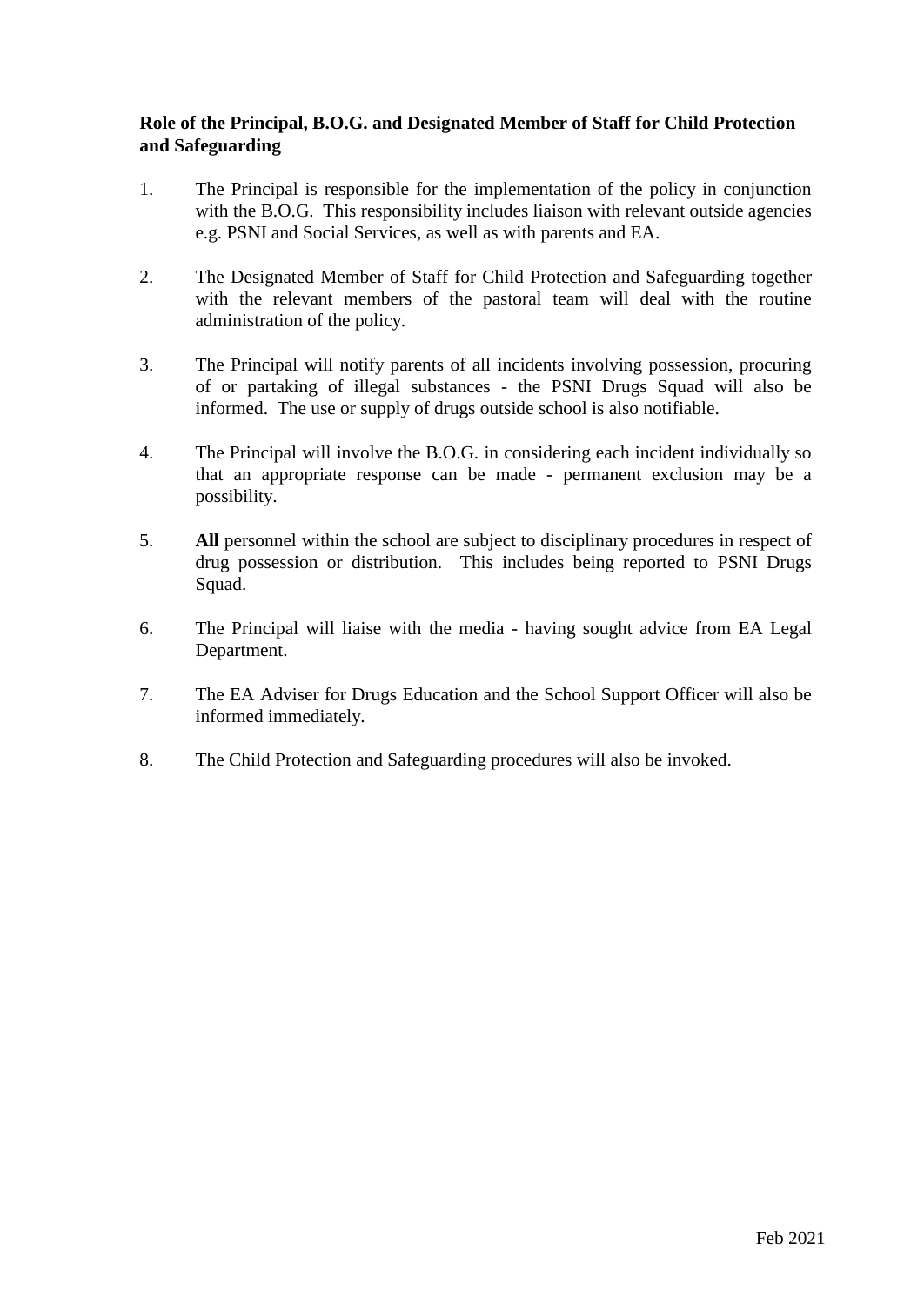#### **School Staff Guidelines for dealing with Emergencies**

**Any incidents of misuse of drugs MUST be reported to the principal as soon as possible.**

#### **If a pupil overdoses and is found drowsy or unconscious:-**

- a stay calm;
- b do not leave the pupil because of the small risk of 'sudden sniffing death', discourage exertion and keep the pupil calm, preferably seated;
- c if unconscious or prone, turn them on their side to prevent the inhalation of vomit;
- d make sure they have plenty of fresh air;
- e contact the Pupil Welfare Officer, Mrs Sandra Davis and Mrs Quigley who will ring for an ambulance and will remain with the pupil until the ambulance personnel have completed their work and the pupil is removed from the school;
- f collect any powder, tablets or anything used in taking the drug so that they can be examined by the doctor. Do not clean up vomit until ambulance personnel are present.

#### **If a pupil is found in the act of 'Sniffing':**

- a stay calm;
- b do not attempt to discuss the drug or solvent use;
- c try to stop them sniffing but **DO NOT** use force;
- d stay with them until the effects have worn off;
- e DO NOT over excite solvent misusers because of the small risk of 'sudden sniffing death'.
- f contact the Pupil Welfare Officer, Mrs Sandra Davis and Mrs Quigley immediately who will contact all other relevant personnel.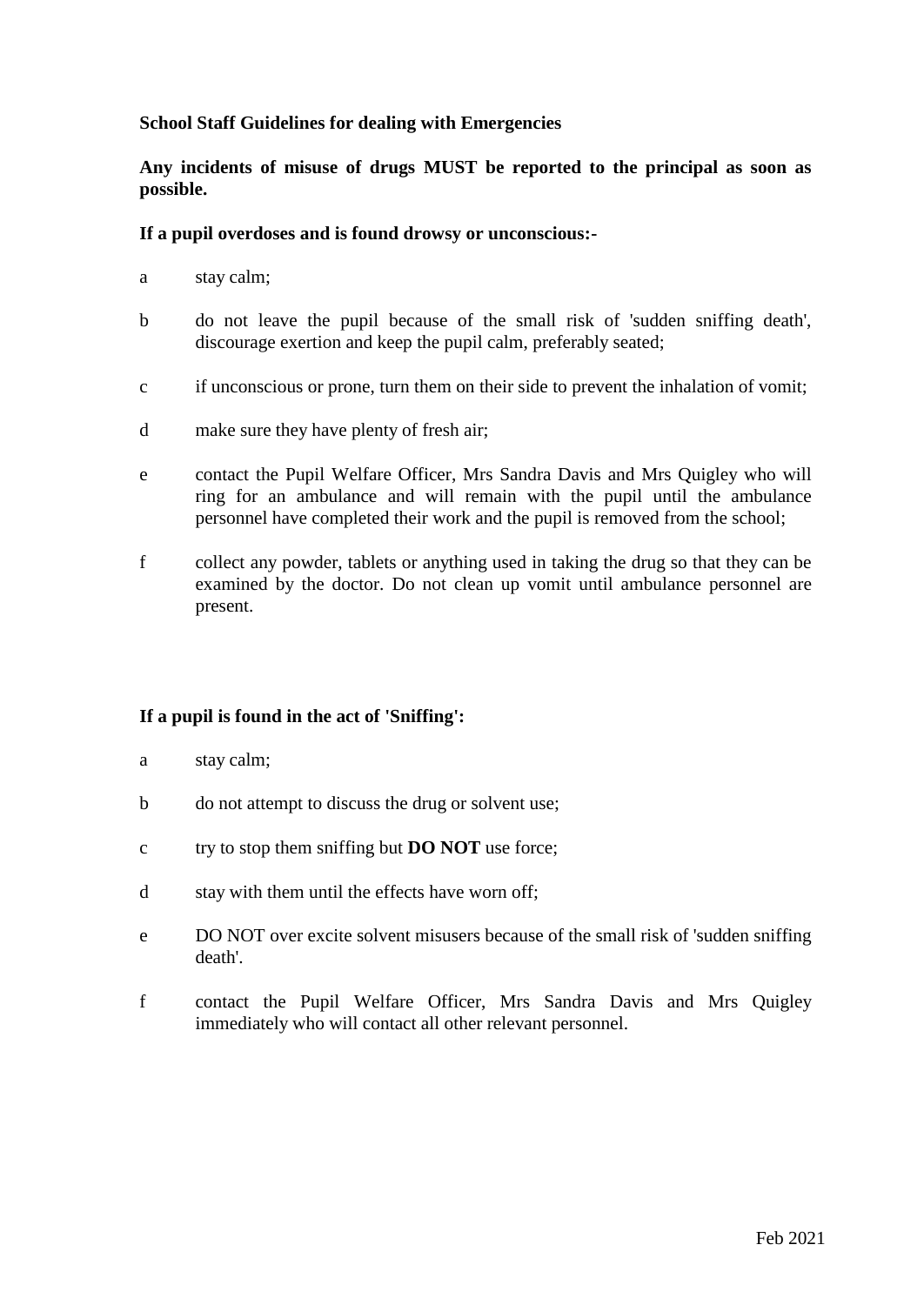#### **If the incident occurs during out-of-school activities or on a school trip**

The member of staff accompanying the pupils should:-

- a follow all first aid procedures as above, contacting the designated first aid personnel on the trip immediately
- b. inform the Principal as soon as possible that the incident has taken place the parents should be informed and the pupil may be brought home;
- c supervise the pupil closely to prevent the destruction of evidence, or further harm to the pupil;
- d keep a detailed written account of the incident with corroborating statements if there are witnesses;
- e turn over all details of the incident to the Principal as soon as the group returns to school.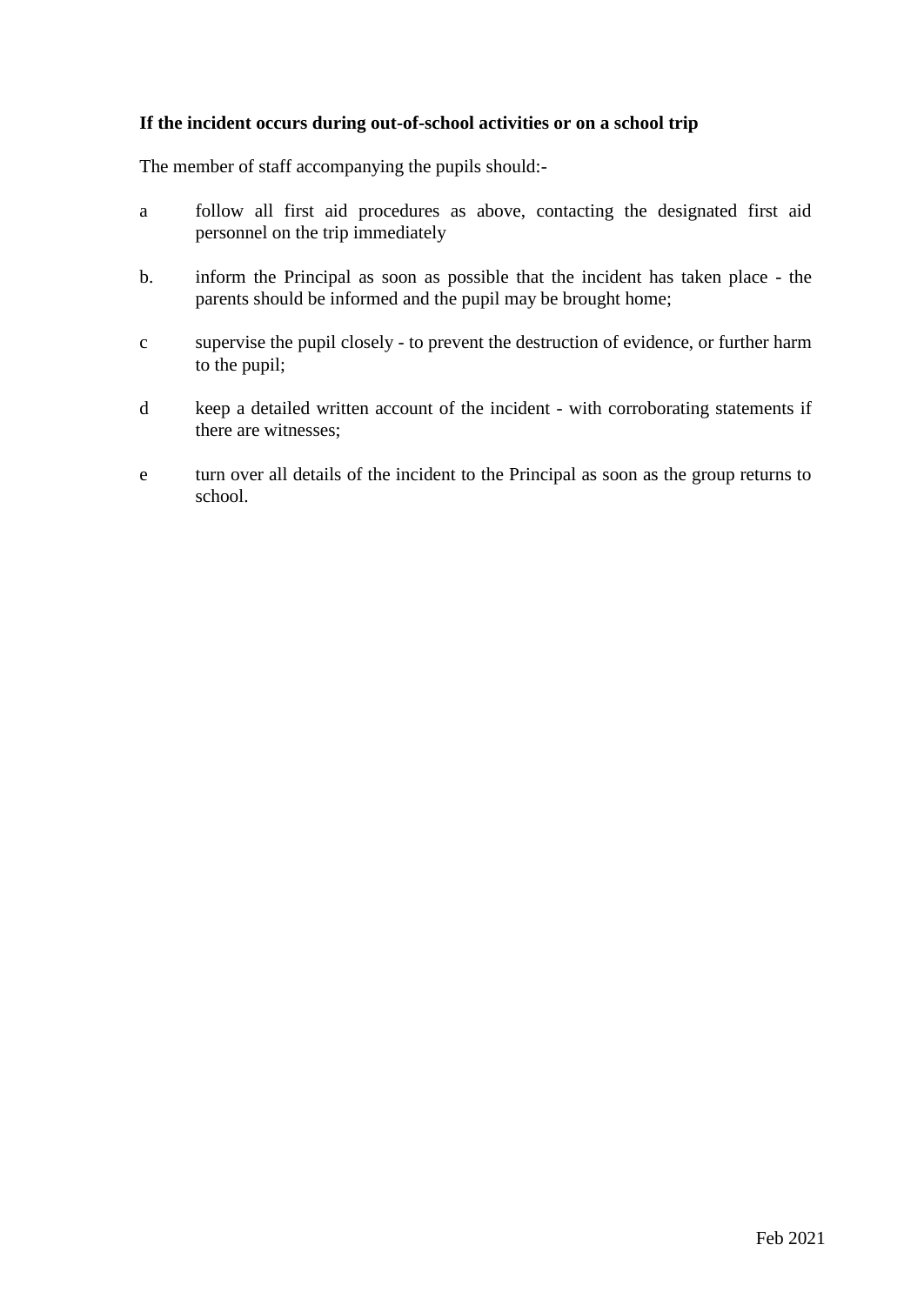#### **How to recognise drug taking**

It is often difficult to tell if someone is taking drugs just by observing them. While the following symptoms **may** indicate use, they may also occur for a variety of other reasons.

Possible indications:

- a abnormal sleepiness or drowsiness;
- b sudden mood changes;
- c volatile behaviour
- d lack of concentration, trance like demeanour, black-outs;
- e lack of interest in school work/hobbies;
- f telling lies, stealing or furtive behaviour;
- g new and strange friends;
- h unusual smelling, stains or marks on body or clothes
- i 'drunken' behavior
- j spots around nose and mouth (glue sniffer's rash only occurs with some glues it is NOT common);
- k frequent and persistent headaches, sore throat or runny nose;

Remember - any of these might be happening for other reasons.

#### **DO NOT JUMP TO CONCLUSIONS BUT BE OBSERVANT. PASS ALL CONCERNS ON TO THE DESIGNATED TEACHER FOR CHILD PROTECTION AND SAFEGUARDING.**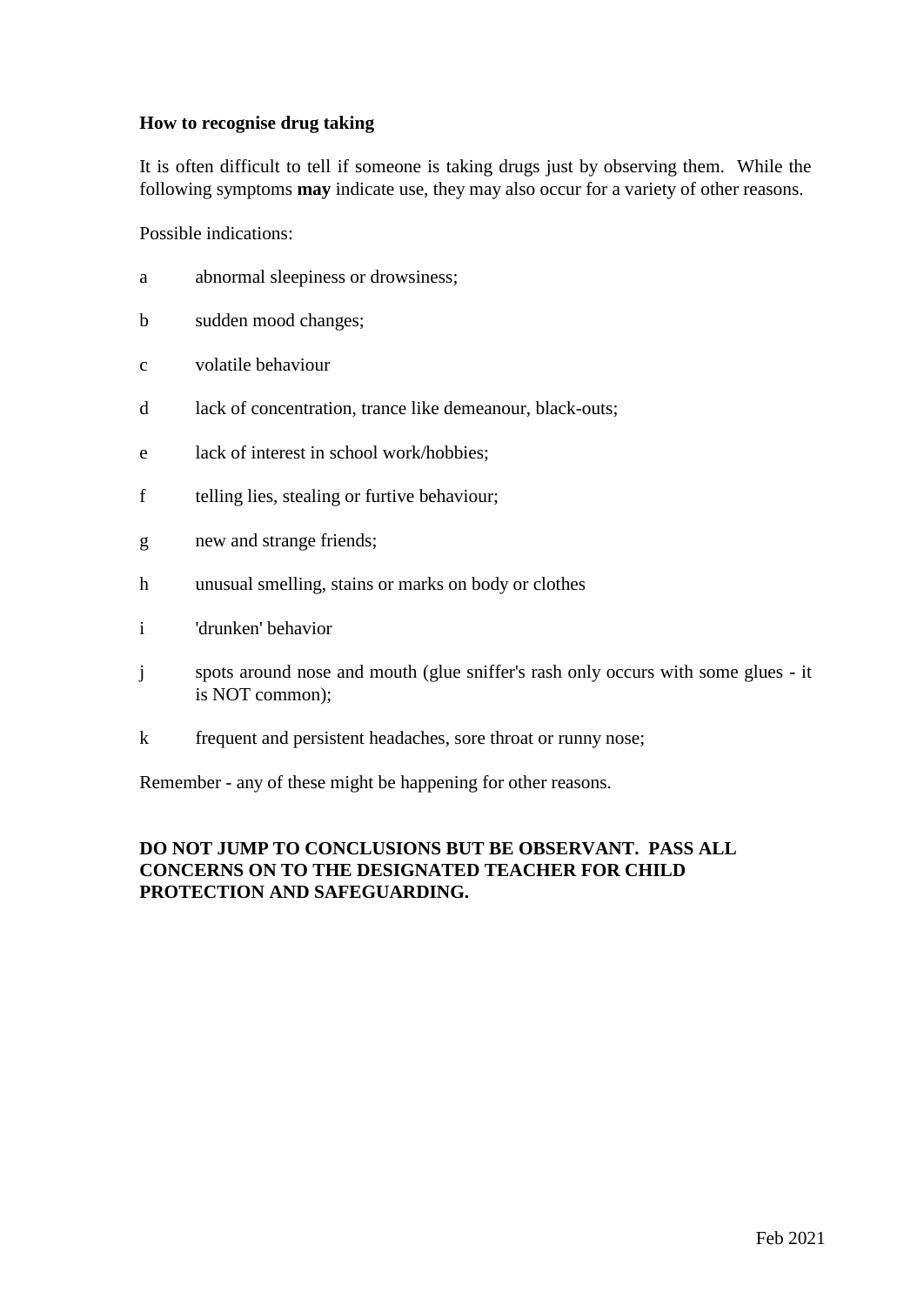### **ALCOHOL**

Alcohol presents certain difficulties for schools in that, like tobacco, it is not a banned substance even though, in common with the other substances in our Drugs Policy, it has addictive properties.

Almost all of our pupils are below the legal age to buy alcohol but it would be both naive and irresponsible of us to assume that they are not going to be offered alcohol - either in their own homes or elsewhere.

We do therefore have a responsibility to educate our young people about:

- 1. The social pressures they will encounter from adults, from advertising and their peers.
- 2. The need for responsible actions and how this can be impaired by alcohol i.e. the anti-social consequences of drunkenness which can include causing car accidents, getting into fights, promiscuity etc.
- 3. The actual physical effects of alcohol.
- 4. The need to respect the right of everyone to make their own personal decision to abstain, if they wish.

The programmes of work in LLW, Science, P.E. and R.E. cover the physical and moral effects of alcohol abuse in our society and actively discourage experimentation. The programmes should help pupils to develop mature responses to the dangers of alcohol abuse especially when confronted with peer pressure to try alcohol in a social context.

When appropriate and practical **all** areas of the curriculum will contribute to developing an awareness of the dangers of alcohol abuse.

Parents/Guardians will be sent supporting material at intervals, to discuss with their children.